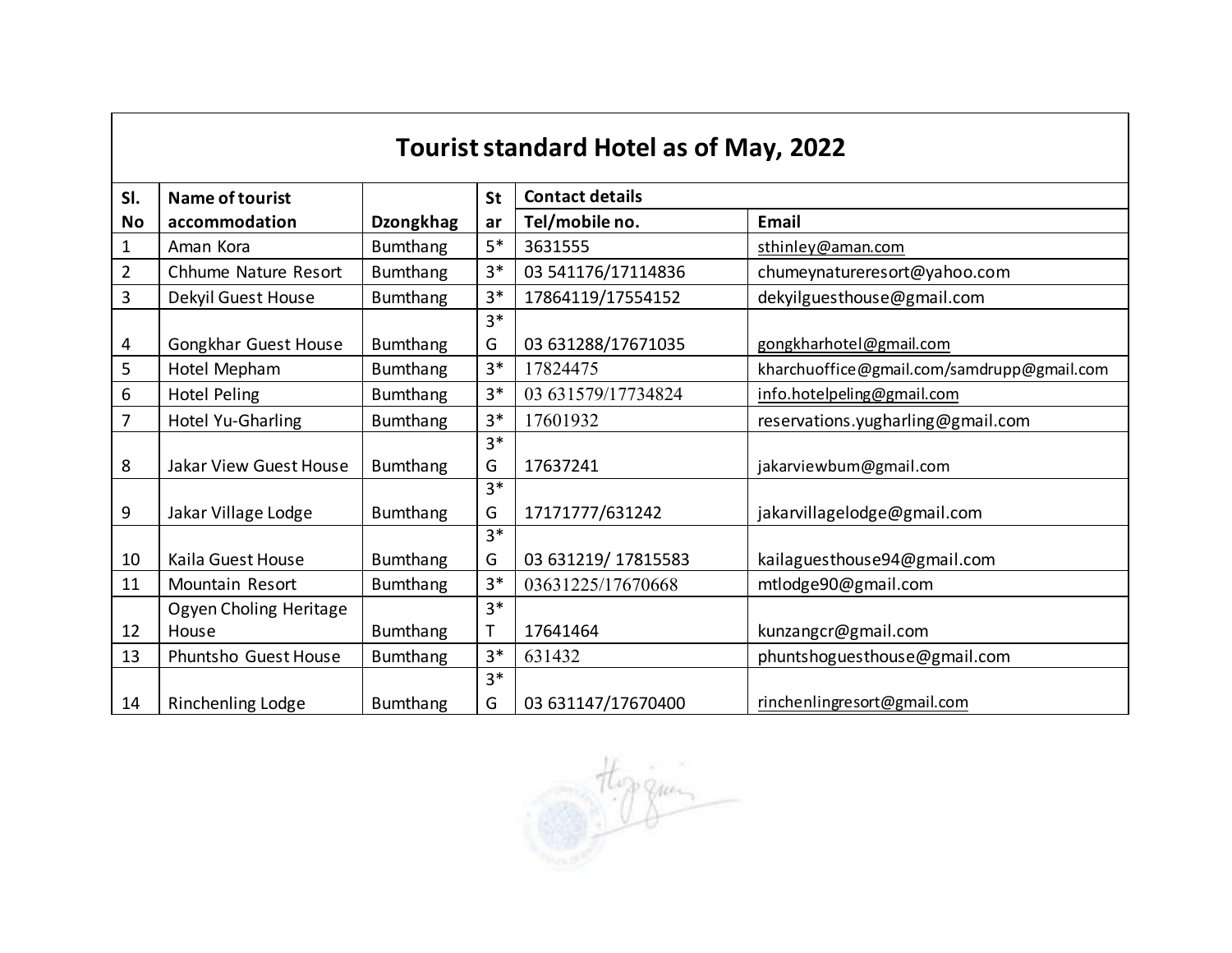|    |                                |                 | $3*$ |                         |                                    |
|----|--------------------------------|-----------------|------|-------------------------|------------------------------------|
| 15 | River Lodge                    | <b>Bumthang</b> | G    | 17677252                | riverlodge20@gmil.com              |
| 16 | Samyae Resort                  | <b>Bumthang</b> | $3*$ | 631899/17852453         | samyaeresort@gmail.com             |
| 17 | <b>Six Senses</b>              | <b>Bumthang</b> | $5*$ | 350827/350772           | Tashi.wangchuk@sixsenses.com       |
|    |                                |                 | $3*$ |                         |                                    |
| 18 | <b>Swiss Guest House</b>       | <b>Bumthang</b> | G    | 17111926/17164119       | swissguesthouse@yahoo.com          |
|    |                                |                 |      |                         | hoteltashiyoezerling@gmail.com /   |
| 19 | <b>Tashi Yoezerling Resort</b> | <b>Bumthang</b> | $3*$ | 17493493                | tashiyoezerlingresort@gmail.com    |
| 20 | Ugyenling(BTCL)                | <b>Bumthang</b> | $3*$ | 03 631369/17710081      | hotelugyenling@gmail.com           |
|    |                                |                 | $3*$ |                         |                                    |
| 21 | Valley Lodge                   | <b>Bumthang</b> | L    | 03-631668/17774466      | valleyres ortbumthang@gmail.com    |
|    |                                |                 | $3*$ |                         |                                    |
| 22 | Village Lodge                  | <b>Bumthang</b> | L    | 03631680/17552377       | tvlbum@gmail.com                   |
|    |                                |                 | $3*$ |                         |                                    |
| 23 | Wangdicholing Lodge            | <b>Bumthang</b> | G    | 17670399                | wangdicholingresort@gmail.com      |
|    |                                |                 | $3*$ |                         |                                    |
| 24 | <b>Yozerling Guest House</b>   | <b>Bumthang</b> | G    | 03 631843/17648412      | yozerling@yahoo.com                |
| 25 | <b>Central Hotel</b>           | Chukha          | $3*$ | 05252172/177949900      | reservation@centralhotelbhutan.com |
| 26 | Hotel Alem                     | Chukha          | $3*$ | 17525363/77376930       | alembhutan@gmail.com               |
|    |                                |                 |      | 17602917/05253882/17637 |                                    |
| 27 | Hotel Amochhu View             | Chukha          | $3*$ | 827                     | kinleytenzin0288@gmail.com         |
| 28 | <b>Hotel Druk</b>              | Chukha          | $3*$ | 05 252427/77190042      | druk.phuentsholing@drukhotels.com  |
| 29 | Hotel Ga Me Ga                 | Chukha          | $3*$ | 05 253064               | reservation@bhutangamega.com       |
|    | Hotel Gadhen                   |                 |      |                         |                                    |
| 30 | Namgayling                     | Chukha          | $3*$ | 05-251637/38            | tsheri.ongchuk@gmail.com           |

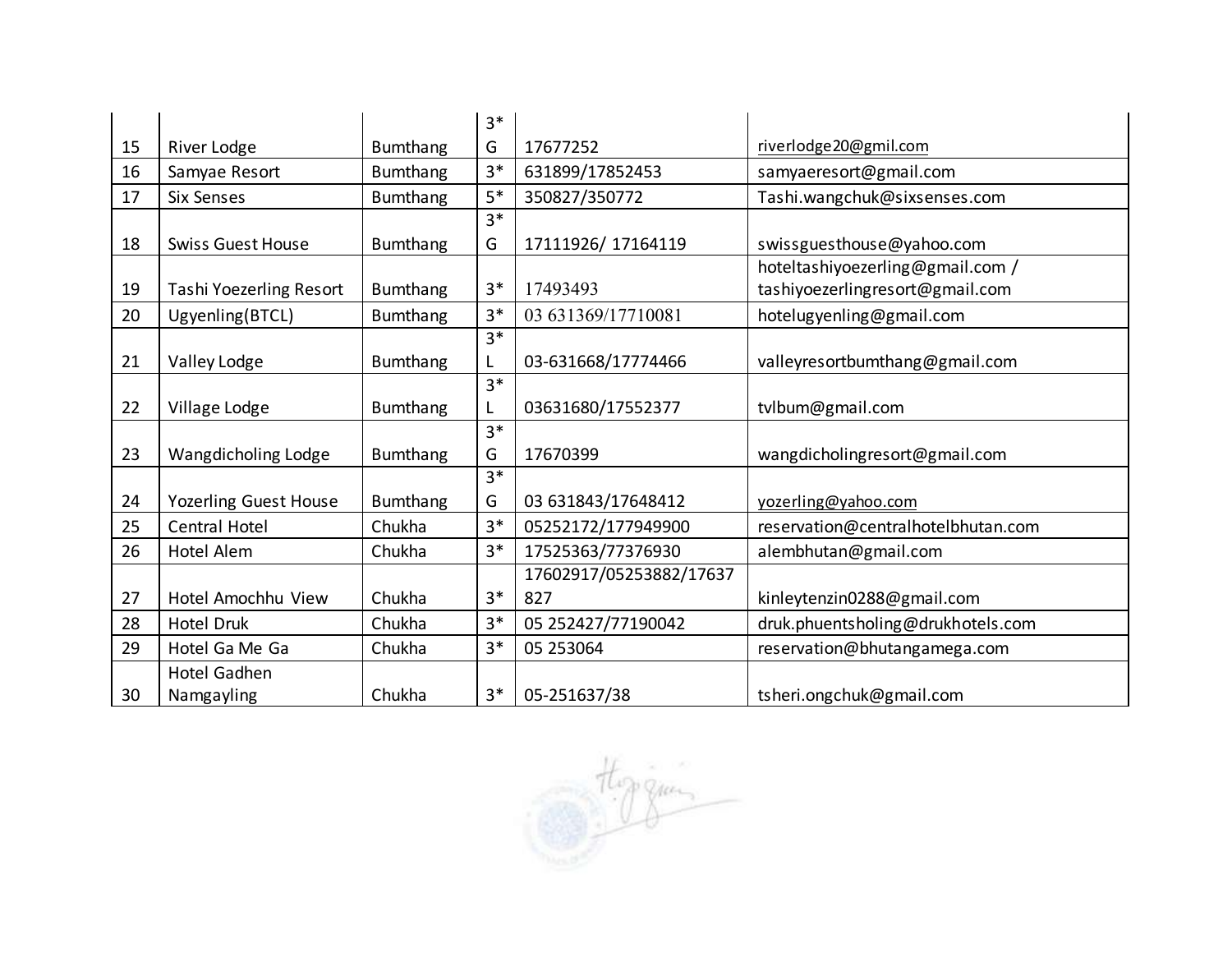| 31 | Hotel Legphel                  | Chukha   | $3*$   | 77772393/17772393  | legphel.hotel@gmail.com                         |
|----|--------------------------------|----------|--------|--------------------|-------------------------------------------------|
| 32 | Hotel Palm                     | Chukha   | $3*$   | 05-251788/252787   | hotelpalm38@gmail.com                           |
| 33 | Hotel Phuentsholing            | Chukha   | $3*$   | 17864656/77893786  | hotelphuentsholing@gmail.com                    |
| 34 | Lhaki Hotel                    | Chukha   | $3*$   | 05 257111          | lhakihotel2005@gmail.com                        |
| 35 | Tashi Namgay Grand             | Chukha   | $3*$   | 17161067/17161068  | reservation.tng@gmail.com                       |
| 36 | The Park Hotel                 | Chukha   | $3*$   | 05 25 2988         | reservations@parkhotelbhutan.com                |
|    |                                | Gelephu, |        |                    |                                                 |
| 37 | <b>Kuku Grand</b>              | Sarpang  | $3*$   | 17440595           | reservationkukugrand@gmail.com                  |
|    |                                |          | 3      |                    |                                                 |
| 38 | Haa Heritage Hotel             | Haa      | $\ast$ | 17687892           | haaheritage3@gmail.com                          |
| 39 | Hotel Lhayul                   | Haa      | $3*$   | 8375251            | klhayul7@yahoo.com                              |
| 40 | Hotel Risum                    | Haa      | $3*$   | 375350/17972992    | risumresort@yahoo.com                           |
|    |                                |          | 3      |                    |                                                 |
| 41 | Jampel yang Hotel              | Haa      | $\ast$ | 8375601            | hoteljampelyang@gmail.com                       |
| 42 | Soenam Zhingkha                | Haa      | $3*$   | 17170507/77170507  | szingkha@gmail.com/penjoree@gmail.com           |
| 43 | Sonam Zhidhey Resort           | Haa      | $3*$   | 17279814/77233066  | sonamzhidhey@gmail.com                          |
| 44 | Hotel Wangchuck                | Mongar   | $3*$   | 04641522/17333498  | mongar@wangchukhotel.com                        |
|    |                                |          | $3*$   |                    | hisheytshering@gmail.com/rogonvillareservations |
| 45 | <b>Trogon Villa</b>            | Mongar   | G      | 05 332302/77110133 | @gmail.com                                      |
| 46 | Amankora Resort                | Paro     | $5*$   | 8272333            | tnorbu@aman.com                                 |
|    |                                |          | $3*$   |                    |                                                 |
| 47 | Basecamp                       | Paro     | L      | 17170540/08270291  | basecamphotel@gmailcom                          |
|    |                                |          |        |                    | talent@bhutanspiritsanctuary.com,               |
| 48 | <b>Bhutan Spirit Sanctuary</b> | Paro     | $5*$   | 17288066           | book@bhutanspiritsanctuary.com                  |

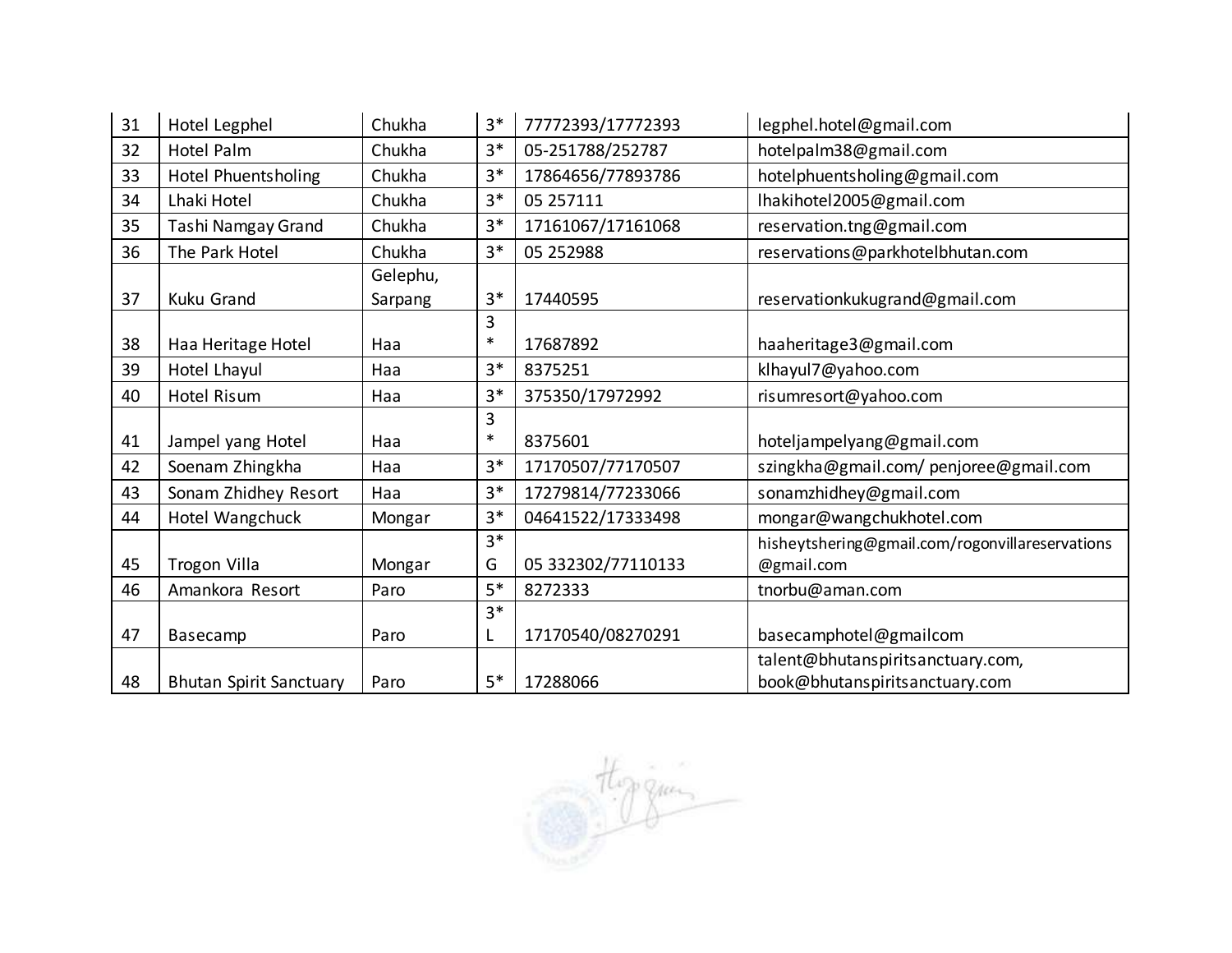| 49 | <b>Gawaling Hotel</b>       | Paro | $3*$ | 08-276588/17170768      | gawalinghotel1@gmail.com          |
|----|-----------------------------|------|------|-------------------------|-----------------------------------|
|    |                             |      |      | 8270999/17170585/171112 |                                   |
| 50 | <b>Haven Resort</b>         | Paro | $4*$ | 54                      | Yangchen206@gmail.com             |
|    | Himalayan Keys Forest       |      |      |                         |                                   |
| 51 | Resort                      | Paro | $4*$ | 08-276449               | nimdemrub22@gmail.com             |
| 52 | Hotel Dewachen              | Paro | $3*$ | 8271699/17162590        | info@dewachenresort.com           |
| 53 | Hotel Drukchen              | Paro | $3*$ | 8271660                 | drukchen123@gmail.com             |
| 54 | <b>Hotel Gangtey Palace</b> | Paro | $3*$ | 08271301/17601576       | tpenjor68@gmail.com               |
| 55 | Hotel Olathang              | Paro | $3*$ | 08271304/               | ohotel2@yahoo.com                 |
| 56 | Hotel Ratna Vara            | Paro | $3*$ | 17116998                | hotelratnavara@gmail.com          |
| 57 | Hotel zhiwaling             | Paro | $5*$ | 8271277/77482059        | info@zhiwaling.com                |
| 58 | Khangkhu Resort             | Paro | $3*$ | 8272393                 | khangkhu.resort2010@gmail.com     |
| 59 | Khasum                      | Paro | $3*$ | 8272391                 | hotelkhamsum@gmail.com            |
| 60 | Kichu Resort                | Paro | $3*$ | 8271646                 | kichuparo@gmail.com               |
| 61 | Le Meriden Riverfront       | Paro | $5*$ | 8270300                 | devika.gurunglemeridien@gmail.com |
| 62 | Mandala Resort              | Paro | $3*$ | 08271 997/17110542      | bhutanmandalaresort@gmail.com     |
| 63 | Metta Resort                | Paro | $3*$ | 082718 55/77111027      | bhutanmetta@gmail.com             |
| 64 | Naktsel Resort              | Paro | $4*$ | 08-272992               | reservations@naksel.com           |
|    | Namsey Chhoeling            |      |      |                         |                                   |
| 65 | Resort                      | Paro | $3*$ | 8272981/272080          | namsayresort@gmail.com            |
| 66 | Nemjo Heritage              | paro | $3*$ | 17508680/08-271983      | nemjohr@gmail.com                 |
| 67 | <b>Olathang Cottages</b>    | Paro | $3*$ | 08-276581/17474725      | olathangcottages@gmail.com        |
|    |                             |      |      |                         | paroecolodge@gmail.com /          |
| 68 | Paro Eco Lodge              | Paro | $3*$ | 08 276592 / 08 276593   | cctshering2@gmail.com             |

thoreau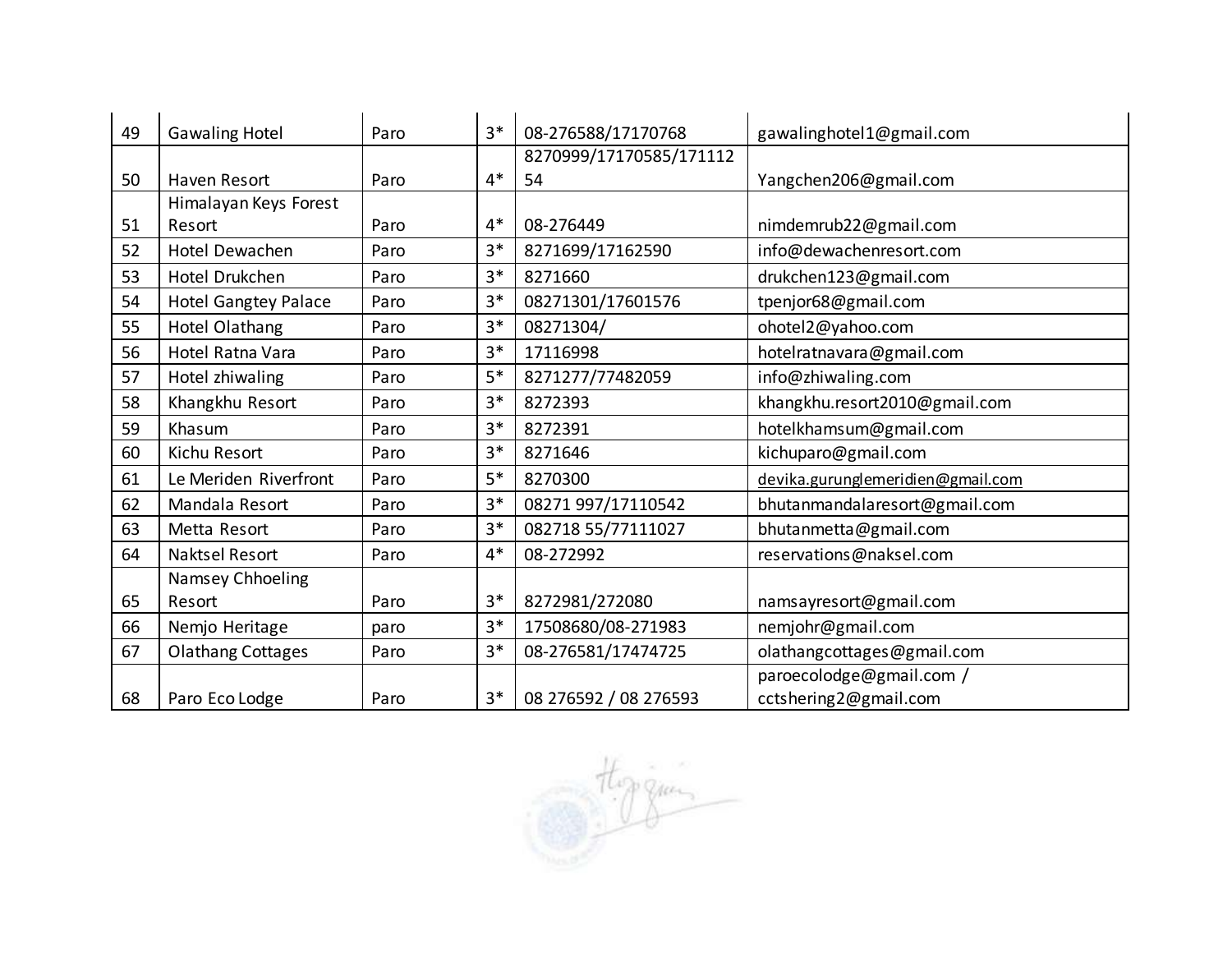|    |                          |         | $3*$ |                          |                                   |
|----|--------------------------|---------|------|--------------------------|-----------------------------------|
| 69 | Paro Village Lodge       | Paro    | L    | 332959                   | reservations@hhlbhutan.com        |
| 70 | Penchu Boutique Hotel    | paro    | $3*$ | 08277111/17170761        | info@penchuboutiquehotel.com      |
| 71 | Raven's Nest             | Paro    | $3*$ | 08-270244/17170573       | ravensnestbt@gmail.com            |
| 72 | Rema Resort              | Paro    | $3*$ | 77104065                 | remaresort@gmail.com              |
| 73 | Sangayling               | Paro    | $3*$ | 8276888                  | hotelsangayling@gmail.com         |
| 74 | <b>Six Senses</b>        | Paro    | $5*$ | 350827/350772            | restm.pro-bhutan@six senses.com   |
|    | Soenam Tsokhang          |         |      |                          |                                   |
| 75 | Resort                   | Paro    | $3*$ | 17110511                 | soenamtsokhangresort@gmail.com    |
| 76 | Spirit of Bhutan Resort  | Paro    | $3*$ | 17170388/276375/76       | spiritofbhutanresort.com          |
| 77 | Taktshang Village Resort | paro    | $3*$ | 17508680/08-271983       | nemjohr@gmail.com                 |
| 78 | Tashi Namgey Resort      | Paro    | $3*$ | 8272319                  | reservation@tashinamgayresort.com |
| 79 | <b>Tenzinling Resort</b> | Paro    | $3*$ | 08-272773/17113695       | tenzinling@gmail.com              |
| 80 | <b>Tigers Nest</b>       | Paro    | $3*$ | 08-276627/28 or 17521154 | tigersnestcamp@gmail.com          |
| 81 | Tshang Tshang Villa      | Paro    | $3*$ | 17617497/17709836        | tshangtshangparo@gmail.com        |
| 82 | Udumwara Resorts         | Paro    | $3*$ | 8271133                  | reservation@udumwara.com          |
| 83 | Uma Resort               | Paro    | $5*$ | 08-271597                | res.uma.bhutan@comohotels.com     |
| 84 | Zhideychen Resort        | Paro    | $3*$ | 8276575                  | zhideychenresort@gmail.com        |
| 85 | Amankora                 | Punakha | $5*$ | 02 442225                | rlhamo@amanresort.com             |
| 86 | Damchen Resort           | Punakha | $3*$ | 584367/584368            | damchenresorts@gmail.com          |
| 87 | Dhensa Resort            | Punakha | $4*$ | 584434/584434            | reservations@dhensa.com           |
| 88 | Drupchu Resort,          | Punakha | $3*$ | 376236/376237/8          | drubchhu@gmail.com                |
| 89 | Dumra Fram Resort        | Punakha | $3*$ | 17721981                 | dhumrafarm@gmail.com              |
| 90 | Hotel Khuruu Khuruu      | Punakha | $3*$ | 17315385                 | hotelkhuruu@gmail.com             |

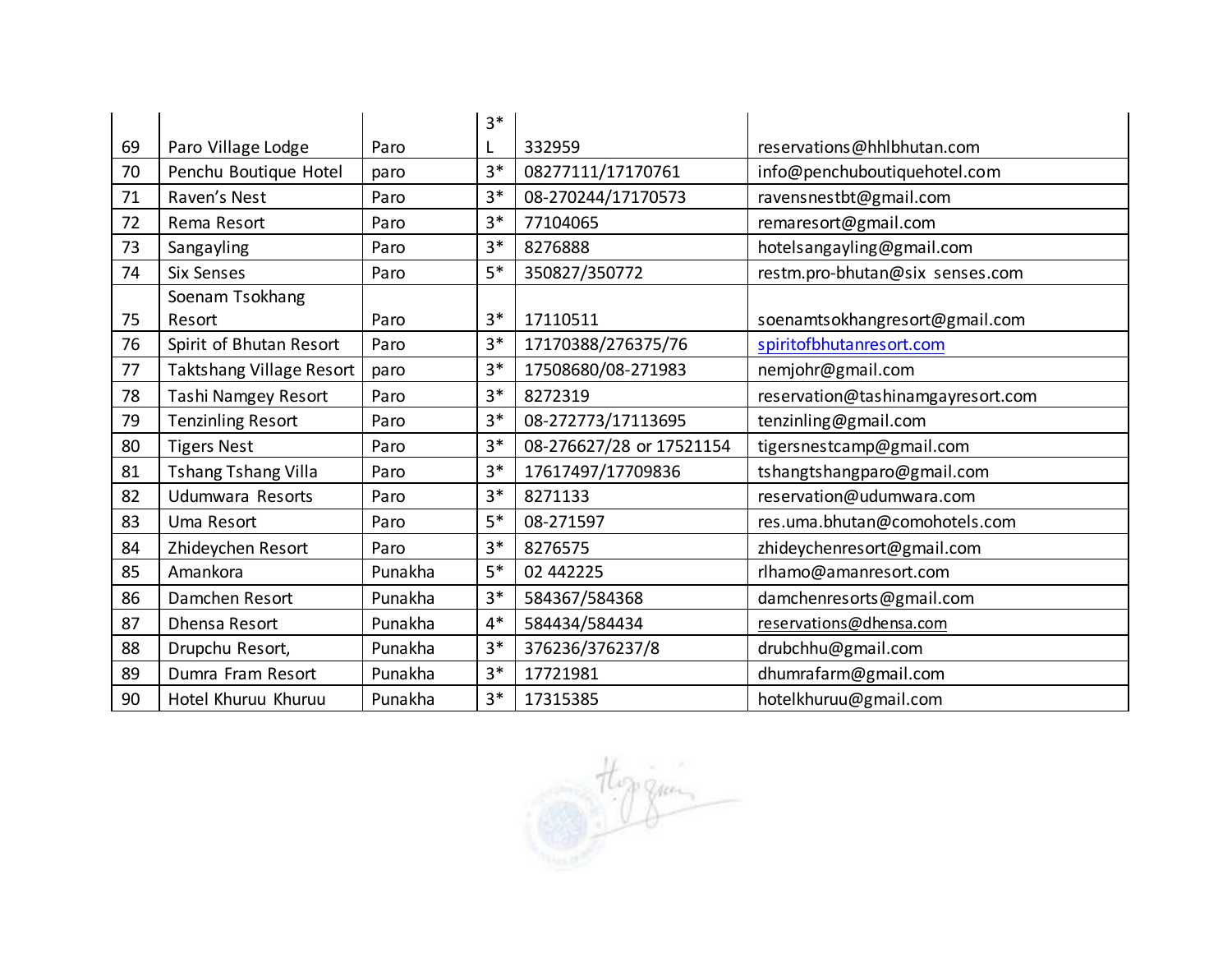|     | Hotel Kingaling and          |                     |      |                    |                                   |
|-----|------------------------------|---------------------|------|--------------------|-----------------------------------|
| 91  | Spa(New)                     | Punakha             | $3*$ | 17792625/02480584  | kingaling@druknet.com             |
| 92  | <b>Hotel River Valley</b>    | Punakha             | $3*$ | 02-584736/17114929 | hotelrivervalleypunakha@gmail.com |
| 93  | Hotel Sonam Gang             | Punakha             | $3*$ | 17658147           | hotelsonamgang@gmail.com          |
| 94  | Khuru Resort (New)           | Punakha             | $3*$ | 2-584429/430       | khurupunakha@gmail.com            |
| 95  | Kunzangzing Resort           | Punakha             | $4*$ | 02 584705          | info@kunzangzhingresortbhutan.com |
| 96  | Meri Puensum Resort          | Punakha             | $3*$ | 02 584237          | meripuensum@gmail.com             |
|     | Punakha Residency            |                     |      |                    |                                   |
| 97  | (New)                        | Punakha             | $3*$ | 2-584777/17117733  | punakharesidency@gmail.com        |
| 98  | <b>RKPO</b>                  | Punakha             | $4*$ | 02376233/234/235   | rkporesort@gmail.com              |
| 99  | <b>Six Senses</b>            | Punakha             | $5*$ | 350774             | tshering.phuntsho@sixsenses.com   |
| 100 | The Four Boutique Hotel      | Punakha             | $3*$ | 02584727/28/29     | 4boutique.bt@gmail.com            |
| 101 | Uma Resort                   | Punakha             | $5*$ | 584646/08271597    | uma.punakha@comohotels.com        |
| 102 | Vara Resort                  | Punakha             | $3*$ | 376245             | hotelvarabhutan@gmail.com         |
| 103 | White Dragon Hotel           | Punakha             | $3*$ | 17741521           | hotelwhitedragon2020@gmail.com    |
| 104 | Zangto Pelri Hotel           | Punakha             | $3*$ | 584125/584427      | zpelri@gmail.com                  |
| 105 | Zhingkham                    | Punakha             | $3*$ | 02 584722/24/25    | zhingkhamresort@gmail.com         |
| 106 | Dungsam Trashiling<br>Resort | Samdrup<br>Jongkhar | $3*$ | 17231822/77421427  | info@dungsamtrashilingresort.com  |
| 107 | Amankora Thimphu             | Thimphu             | 5*   | 331333/331999      | amankora@aman.com                 |
| 108 | Amodhara Hotel               | Thimphu             | $3*$ | 339609/339612      | hotelamodhara@gmail.com           |
|     | <b>Bhutan Boutique</b>       |                     |      |                    |                                   |
| 109 | Residency                    | Thimphu             | $3*$ | 77660263           | bhutanboutiqueresidency@gmail.com |

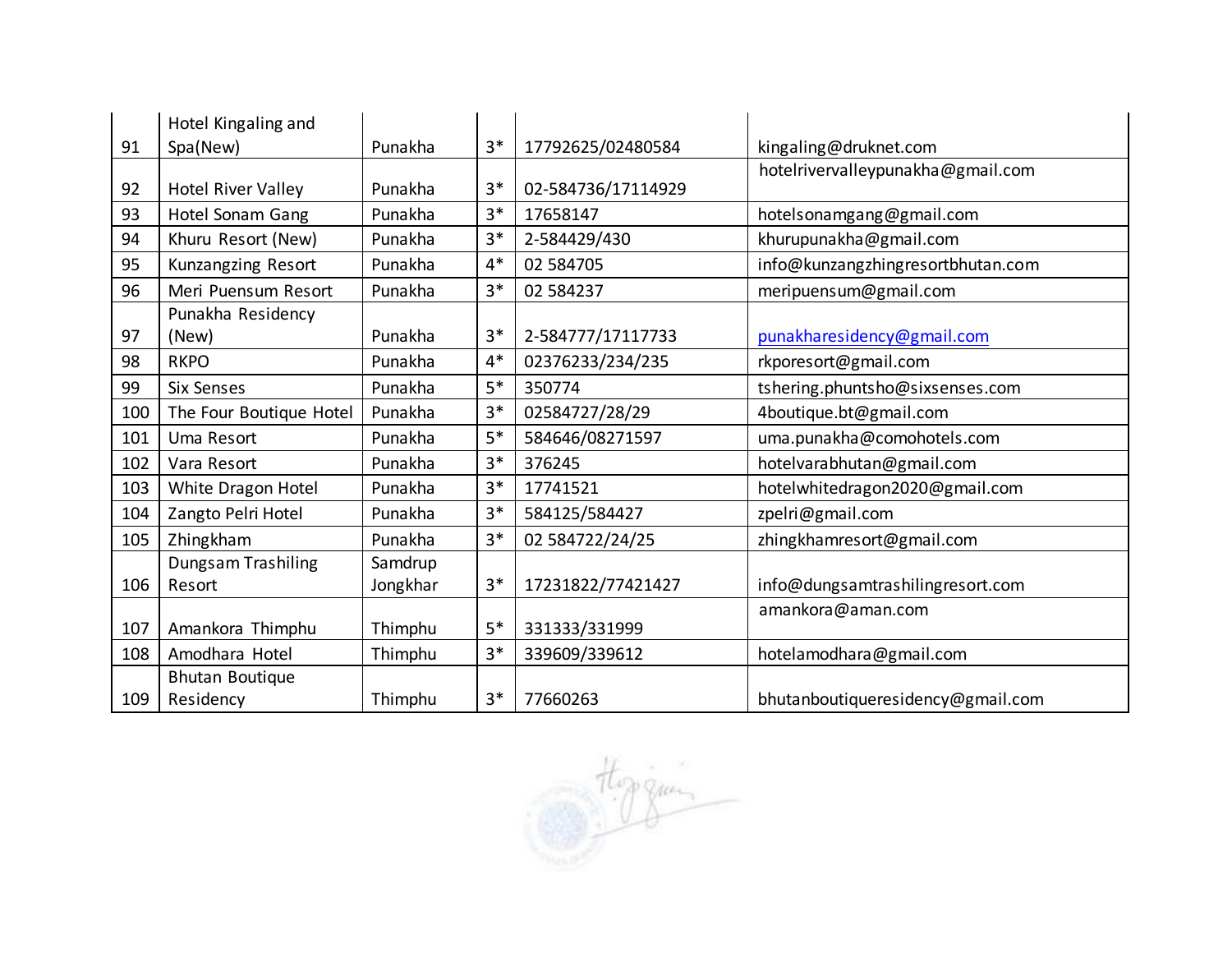| 110 | <b>Bhutan Suites</b>    | Thimphu | $3*$ | 333377              | reservation@bhutansuites.com         |
|-----|-------------------------|---------|------|---------------------|--------------------------------------|
| 111 | City Hotel              | Thimphu | $3*$ | 17164142            | info@cityhotelthimphu.com            |
|     |                         |         |      |                     | hr@dewaresorts.com/sid.savkur@realm- |
| 112 | Dewa Thimphu            | Thimphu | $4*$ | 17256960/02 371 111 | hospitality.com                      |
| 113 | Dorji Element           | Thimphu | $3*$ | 333075              | hoteldorjielement@gmailcom           |
| 114 | Druk Hotel              | Thimphu | $3*$ | 322966              | druk.thimphu@drukhotels.com          |
| 115 | dusitD2 Yarkey          | Thimphu | $4*$ | 02-339988           | d2tbfo@dusit.com                     |
| 116 | Gyelsa Boutique         | Thimphu | $3*$ | 2-339193            | gyelsaboutique@gmail.com             |
| 117 | Hotel Ariya             | Thimphu | $4*$ | 333999              | hr@ariyabhutan.com                   |
| 118 | Hotel Bhutan            | Thimphu | $3*$ | 320555/320666       | pema.yuden@bhutansuites.com          |
| 119 | Hotel Drukyul           | Thimphu | $3*$ | 350355/350356       | reservation.drukyul@gmail.com        |
| 120 | <b>Hotel Gakyil</b>     | Thimphu | $3*$ | 339640              | reservation@gakyilbhutan.com         |
| 121 | Hotel Galingkha         | Thimphu | $3*$ | 325387              | hgalingkha@gmail.com                 |
| 122 | Hotel Jomolhari         | Thimphu | $3*$ | 322747              | dragonquestadventure@gmail.com       |
| 123 | Hotel Kisa              | Thimphu | $3*$ | 336495              | reservation@hhlbhutan.com            |
| 124 | Hotel Lemon Tree        | Thimphu | $3*$ | 17126834/323532     | sales.th@lemontreehotels.com         |
| 125 | Hotel Lhayul            | Thimphu | $3*$ | 17638481/02 350898  | info@hotellhayul.com                 |
| 126 | Hotel Mayto             | Thimphu | $3*$ | 77100771            | maytohotel1@gmail.com                |
| 127 | Hotel Migmar            | Thimphu | $3*$ | 17141886            | hotelmigmar@gmail.com                |
| 128 | Hotel Namgay Heritage   | Thimphu | $3*$ | 337114              | namgayheritagehotel@gmail.com        |
| 129 | Hotel Nordenma          | Thimphu | $3*$ | 17470245            | slhamorinchen@gmail.com              |
| 130 | <b>Hotel Norpheling</b> | Thimphu | $3*$ | 02-350842/02350843  | info@hoteInorpheling.com             |
| 131 | Hotel Om Tara           | Thimphu | $3*$ | 2330590             | omtarahotel@gmail.com                |
| 132 | Hotel Oro Villa         | Thimphu | $3*$ | 17123013/17123014   | hotelorovillabhutan@gmail.com        |

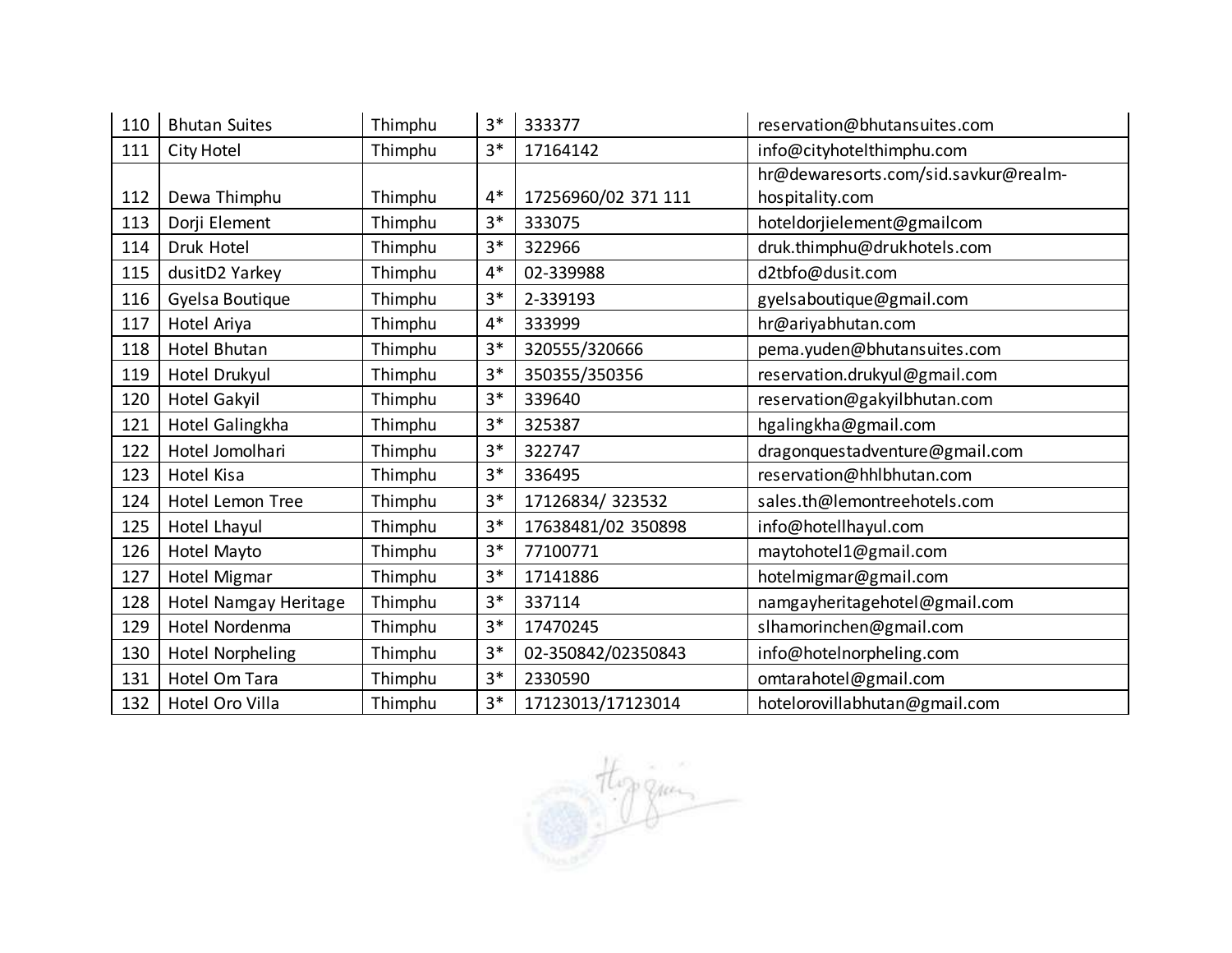| 133 | <b>Hotel Pedling</b>    | Thimphu | $3*$ | 325714/17117508         | reservation@hotelpedling.com         |
|-----|-------------------------|---------|------|-------------------------|--------------------------------------|
| 134 | Hotel Pelyang Boutique  | Thimphu | $3*$ | 330330                  | gm@pelyang.com                       |
| 135 | Hotel Phuntsho Pelri    | Thimphu | $3*$ | 334970                  | hotelpp1@gmail.com                   |
| 136 | <b>Hotel River Side</b> | Thimphu | $3*$ | 338522/17956291         | hotelriversidebhutan@gmail.com       |
| 137 | <b>Hotel River View</b> | Thimphu | $3*$ | 325029                  | riverviewbhutan@gmail.com            |
| 138 | Hotel Ro Chog Pel       | Thimphu | $3*$ | 17119091                | rochogpelhotel@gmail.com             |
| 139 | Hotel Thimphu Towers    | Thimphu | $3*$ | 335367                  | thimphutowers@gmail.com              |
| 140 | Hotel Yak and Yeti      | Thimphu | $3*$ | 17564045/332369         | yak.yeti369@gmail.com                |
| 141 | Jambayang Resort        | Thimphu | $3*$ | 322349/323669           | dtsering@jambayangresort.com         |
| 142 | Khang Residency         | Thimphu | $3*$ | 339111                  | khangresidency@gmail.com             |
| 143 | Kisa Villa              | Thimphu | $3*$ | 338811                  | reservation@hhlbhutan.com            |
|     | Kuenphen Rabten         |         |      |                         |                                      |
| 144 | Resort                  | Thimphu | $3*$ | 02-344802               | reservation@kuenphenrabtenresort.com |
| 145 | Kunden Hotel            | Thimphu | $3*$ | 77159595                | kuendenhotel@gmail.com               |
| 146 | Le Meriden              | Thimphu | $5*$ | 337788/17279602         | 04056.hr@lemeriden.com               |
|     |                         |         |      | 975-2345678 / 975-      | ludronghotel@gmail.com               |
| 147 | Ludrong Hotel           | Thimphu | $3*$ | 17636314                | /www.ludronghotel.com                |
| 148 | Mantra Home             | Thimphu | $3*$ | 17810115                | mantrahomefo@gmail.com               |
| 149 | Namseling Boutique      | Thimphu | $3*$ | 322007/339594           | namselinghotel@gmail.com             |
|     |                         |         |      | 97517111727/+9752335754 |                                      |
| 150 | Norbuling               | Thimphu | $3*$ | /9752331416             | reservation@hotelnorbuling.com       |
|     | Norkhill Boutique Hotel |         |      |                         | reservation@norkhil.com              |
| 151 | & Spa                   | Thimphu | $4*$ | 330356/57/58            |                                      |
| 152 | Osel                    | Thimphu | $3*$ | 344444                  | reservation@oselbhutan.com           |

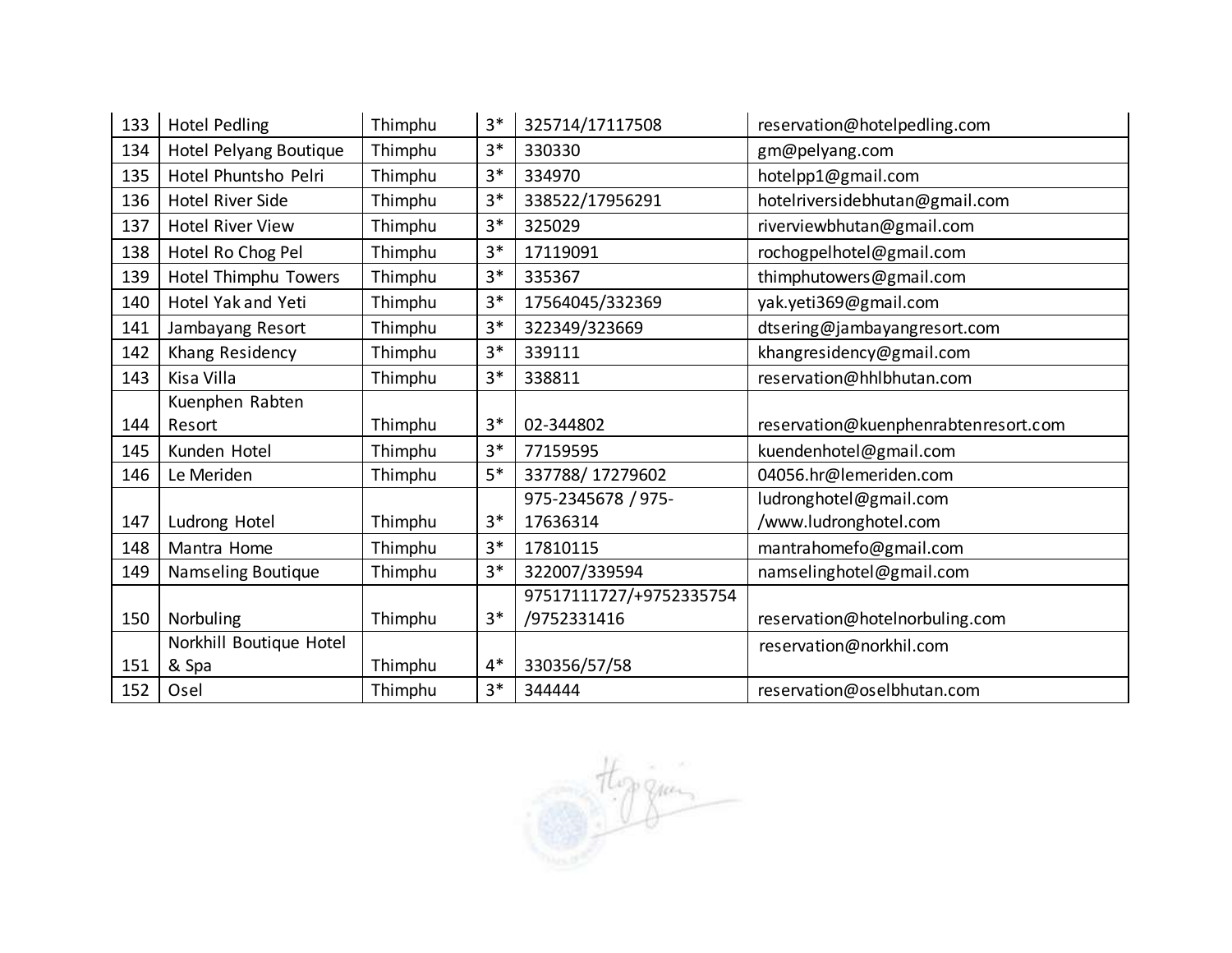| 153 | Ramada                  | Thimphu        | $3*$ | 341286/341287      | info@ramadabhutan.com               |
|-----|-------------------------|----------------|------|--------------------|-------------------------------------|
| 154 | Six Senses              | Thimphu        | $5*$ | 350778/17710265    | tashi.wangchuk@sixsenses.com        |
| 155 | Taj Tashi               | Thimphu        | 5*   | 336699             | tajtashi.thimphu@tajhotels.com      |
| 156 | Tara Phendeyling        | Thimphu        | $3*$ | 17127752/341260    | gm@taraphendeyling.com              |
| 157 | Tashi Yoedling          | Thimphu        | $3*$ | 338134             | tyoedling2015@gmail.com             |
| 158 | Terma Linca             | Thimphu        | $4*$ | 351490/17117150    | termalinca@gmail.com                |
| 159 | The Dragon Boutique     | Thimphu        | $3*$ | 17118100           | thedragonboutique@gmail.com         |
| 160 | The Pema by Realm       | Thimphu        | $4*$ | 02338888/17279401  | stay@thepemahotel.com               |
| 161 | <b>Tsenden Boutique</b> | Thimphu        | $3*$ | 17795042           | tsendenboutique2019@gmail.com       |
| 162 | Zhiwa Ling Ascent       | Thimphu        | $4*$ | 336491/336480      | ascentgm@zhiwalingascent.com        |
|     | Zone Executive          |                |      |                    |                                     |
| 163 | Apartment               | Thimphu        | $3*$ | 339330             | zonebhutan@gmail.com                |
| 164 | Hotel White Tara        | Thimphu        | $3*$ | 314555/314665      | info@hotelwhitetara.com             |
| 165 | Peaceful Resort         | Thimphu        | $3*$ | 337012/17163404    | peacefulresort@ymail.com            |
|     | Wangchuk Resort         |                |      |                    |                                     |
| 166 | (Taba)                  | Thimphu        | $3*$ | 365262/17333494    | taba@wangchukhotel.com              |
| 167 | Druk Doethjung Hotel    | Trashigang     | $3*$ | 5 521440/17119909  | drukdeothjung@gmail.com             |
| 168 | Druk Doethjung Lodge    | Trashigang     | $3*$ | 04 521440/17303225 | drukdeothjung@gmail.com             |
| 169 | Lingkhar Lodge          | Trashigang     | $3*$ | 17111722/77116767  | minjurdorji1@gmail.com              |
| 170 | Yangkhil Resort         | Trongsa        | $3*$ | 3521417            | yangkhilresort@druknet.bt           |
| 171 | Damphu Resort           | <b>Tsirang</b> | $3*$ | 17114086/17129293  | damphuresort@gmail.com              |
|     |                         | Wangdue/P      |      |                    |                                     |
| 172 | Amankora Resort         | hob            | 5*   | 975 2 442235       | amankora@amanresorts.com            |
| 173 | Dewachen Hotel          | Wangdue/P      | $3*$ | 17723871/02-323592 | reservation@dewachenhospitality.com |